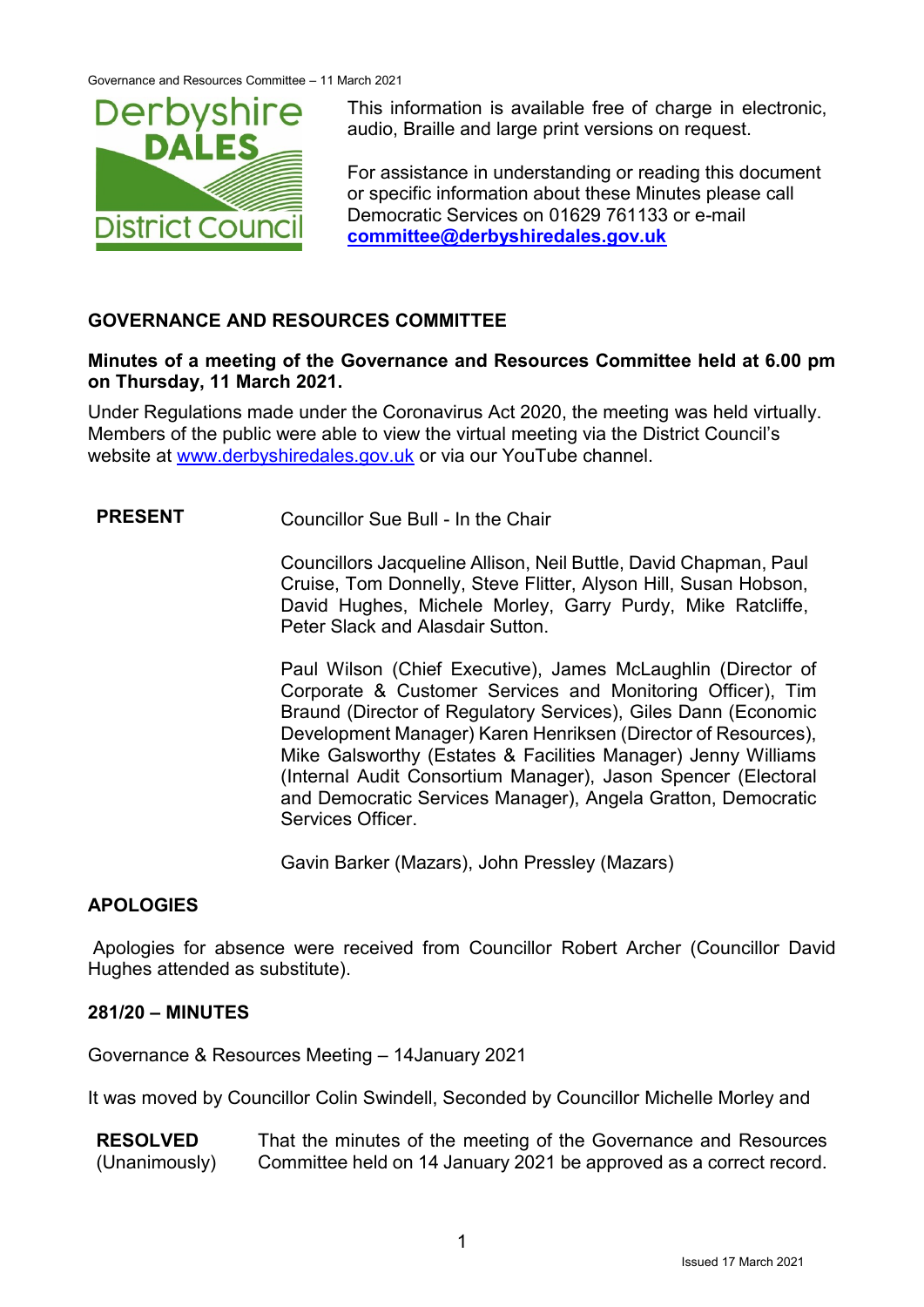# **282/20 – PUBLIC PARTICIPATION**

### **QUESTIONS from Peter Dobbs, a resident of Ashbourne on Item 14; Asset Management Plan – Site 1 Land at Henmore Brook Ashbourne**

**Q1** Would it be possible to clarify the rights of way for the footpath that extends beyond the gauging station and connects with the paved path behind Bernard Gadsby Close?

For some time this Council has been placing signs at both ends of this path behind St Oswald's Hospital (as partly shown in the map provided) informing the public that there is 'No through route'.

**Q2** What is the reason for placing these signs?

Every week hundreds of local walkers ignore the signs and make use of this path along an attractive part of the Henmore Brook. Nobody simply walks to the gauging station and back again.

The signs also inform the public that DDDC are working with Ash Com to create a through route.

**Q3** Would it be possible to have an update on progress in this area?

Frustrated by the lack of maintenance of the section of path beyond the gauging station, a local church group attempted to improve the path themselves using materials donated by local businesses.

**Q4** Does the Council have a view on such an approach?

**Q5** What does the Council see as the long term solution to this problem where a valuable asset to recreation in Ashbourne is not being managed effectively?

### **ANSWER**

Thank you for your question. The footpath running to the rear of St. Oswald's Hospital adjacent to Henmore Brook is a District Council owned concessionary path which ends just to the south west of the Environment Agency Gauging Station.

Since the development of Bernard Gadsby Close, a new footpath was created by the developers which runs from Mayfield Road to Clifton Road and a spur to this path leads to the boundary with the District Council land which is the subject of this question.

The section of land linking the 2 paths is uneven and waterlogged and would need capital works to make this suitable for public use. The signs are there to advise the public that there is currently no through route since the current informal cut-through is not suitable for public use. We are currently working with Ashcom on proposals to improve the whole route. Any works proposed on the path would need to be agreed with the District Council subject to appropriate licences and insurance arrangements being in place. We look forward to continuing to work with Ashcom on their proposals for improving this area.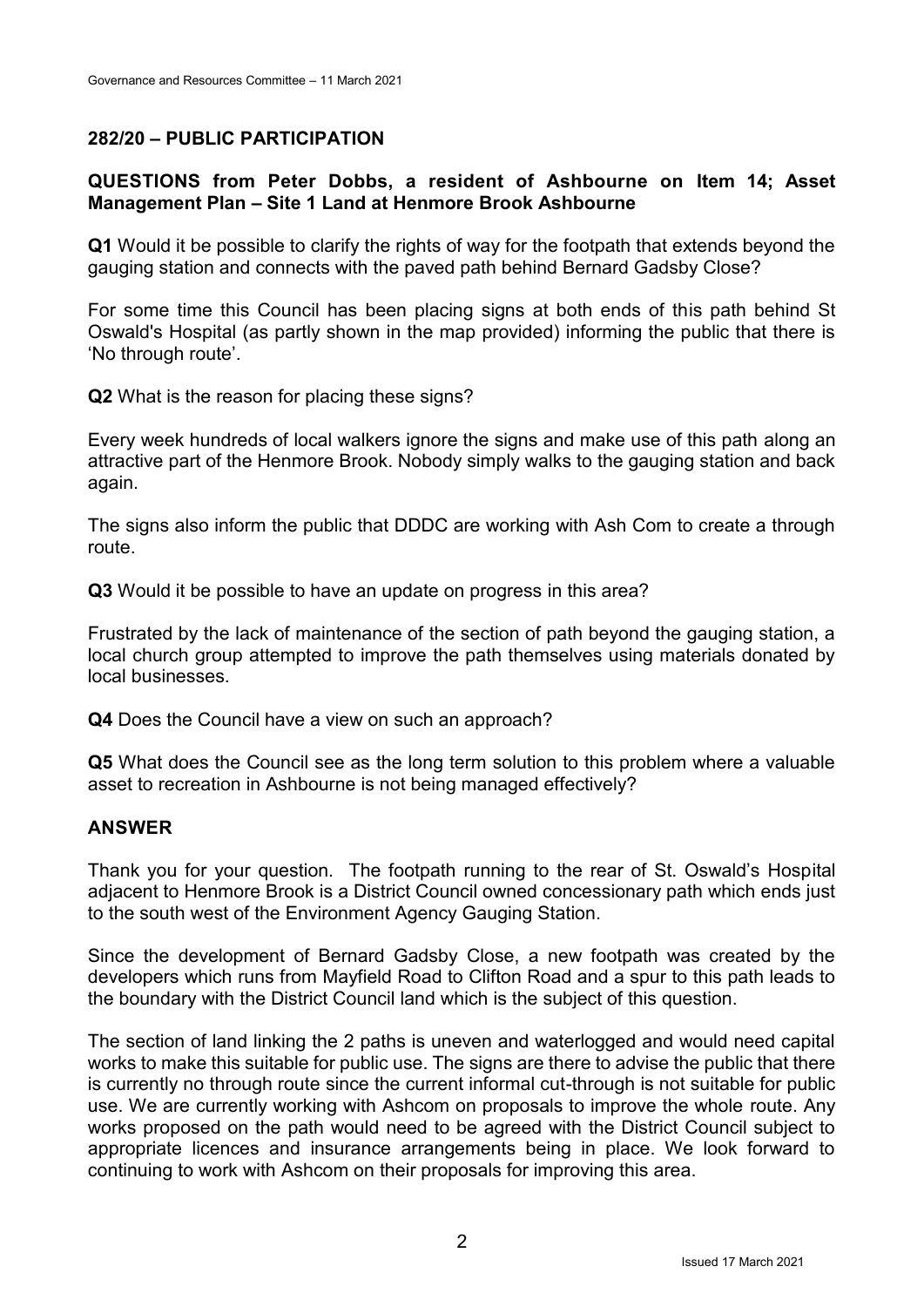## **283/20 – INTERESTS**

Councillor David Chapman declared and interest in Item 12 as a family member is an Officer of the Council.

## **284/20 – PROGRESS UPDATE ON THE 2020/21 INTERNAL AUDIT PLAN**

The Committee received a report detailing the progress made on the 2020/21 internal audit plan and the results of the internal audit review undertaken since the last meeting.

Three reports were issued all with a conclusion of "Substantial" Assurance. Four recommendations were made and agreed by management. One of the reports issued was on Climate Change in response to a previous request from Members.

Appendix 3 detailed the audits undertaken to date, audits in progress, audits it is hoped to complete by the end of March 2021 and audits unlikely to be completed. It can be seen that many areas within the plan will not be completed this year. Areas that have not been completed will be considered for inclusion in the 2021/22 internal audit plan on a risk basis.

Given the internal audit work completed to date this year and the work it is expected that will be completed by the end of March 2021 it is highly likely that a partially limited internal audit annual opinion will be necessary.

The Internal Audit Consortium Manager explained that moving forward it was important that there was sufficient internal audit resource available in order that independent assurance can be given to managers and Members in relation to Governance, risk management and control. This issue was addressed in a separate report and minuted on the next item.

Questions raised regarding the Climate Change report would be addressed once the new Climate Change Officer started and a Climate Change Working Group brought together to decide a framework.

It was moved by Councillor Garry Purdy, seconded by Councillor David Chapman and

**RESOLVED** (unanimously)

- 1. That the report be noted
- 2. That the likelihood of a partially Limited Scope annual audit opinion being given due to lack of progress on the 2020/21 plan be noted.
- 3. That the CIPFA guidance "Head of Internal Audit Opinions: Addressing the Risk of a Limitation of Scope" be noted.

The Chairman declared the motion CARRIED.

.

# **285/20 INTERNAL AUDIT RESOURCE CONSIDERATIONS AND THE 2021/22 OPERATIONAL PLAN**

The Committee received a report informing members that the current resource level of internal audit was not sufficient to be able to continue to provide adequate independent assurance on governance, risk and control processes and seeking approval to increase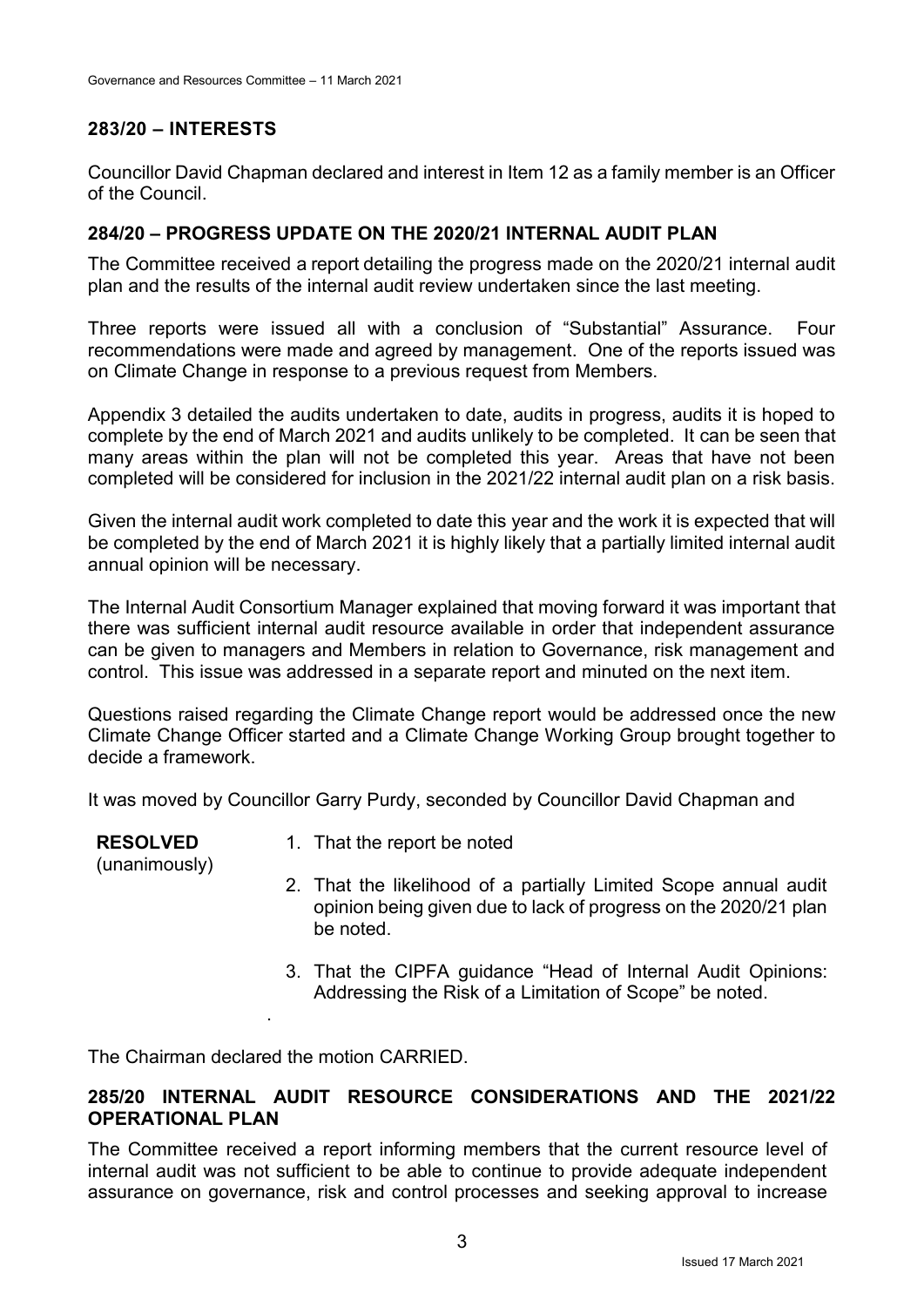resources to meet obligations. Approval was also requested for the proposed Internal Audit Operational plan for 2021/22 based upon an increased level of resources being approved.

## **Internal Audit Plan 2021/22**

| <b>Summary</b>                       | <b>Audit</b>    | <b>Days Audit</b><br><b>Days</b> |
|--------------------------------------|-----------------|----------------------------------|
|                                      | <b>Current</b>  | <b>Ideal</b>                     |
|                                      | <b>Resource</b> | <b>Resource</b>                  |
| <b>Main Financial Systems</b>        | 89              | 119                              |
| <b>Other Operational Audits</b>      | 31              | 119                              |
| Computer / IT Related                | 16              | 16                               |
| Corporate / Cross Cutting            | 42              | 72                               |
| Special Investigations & Contingency | 15              | 15                               |
| Provision of financial advice        | 10              | 10                               |
| <b>Fraud and Corruption</b>          | $\overline{2}$  | 10                               |
| Non audit related                    |                 | 1                                |
| <b>Management Service</b>            | 30              | 30                               |
| <b>Grand Total</b>                   | 236             | 392                              |

It was moved by Councillor Susan Hobson, seconded by Councillor Tom Donnelly and

- **RESOLVED**
- 1. That the requirement for additional audit resources be noted.
- (unanimously)
- 2. That subject to the approval of the draft revenue budget for 2021/22, authority delegated to the Director of Resources to increase audit resources sufficient to meet the Council's Internal Audit Operational Plan for 2021/22 and beyond.
- 3. That the internal audit plan based on an increased level of resource for 2021/22 be agreed.

The Chairman declared the motion CARRIED.

# **286/20 – EXTERNAL AUDIT PROGRESS REPORT**

The committee received a report providing:

- an update on the conclusion of audit issues relating to the 2019/20 Statement of Accounts;
- an update on progress in the external auditors delivering their responsibilities for the audit of the 2020/21 Statement of Accounts;
- a summary of key national publications that may be of interest to Members.

The Committee also received an Audit Progress update from Gavin Barker, Mazars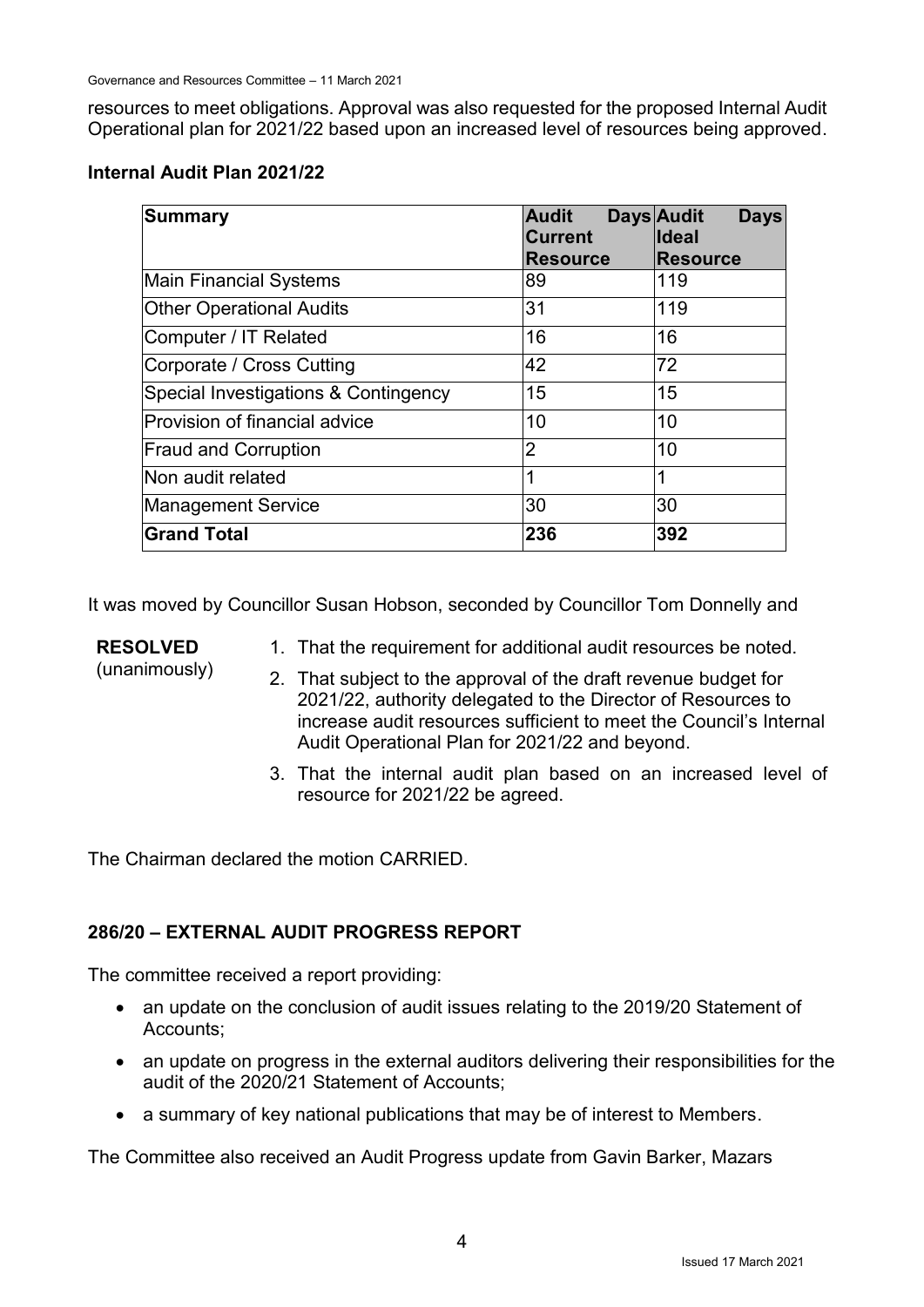It was moved by Councillor David Hughes, seconded by Councillor Michelle Morley and

**Resolved** (Unanimously) 1. That the "Audit Progress Report (February 2021)" from the External Auditor be noted .

The Chairman declared the motion CARRIED.

## **287/20 – EXTERNAL AUDIT STRATEGY MEMORANDUM FOR THE 2020/21 ACCOUNTS**

The Committee received a report providing information about the external audit plan for the 2020/21 accounts

The committee also received an Audit Strategy Memorandum for the 2020/21 accounts – Appendix 1 from the Council's external auditor, Mazars LLP, John Pressley from Mazars presented the Memorandum to Members**.**

The deadline for the completion of the audit relating to the 2020/21 accounts is 30 September 2021. The audit scope, approach and timeline were set out in Section 3 of the report at Appendix 1.

Significant risks and other key judgement areas were described in Section 4 of the report at Appendix 1. These included:

- Management override of controls
- Net defined benefit (pension) liability valuation
- Valuation of property, plant and equipment.

Councillor Bull thanked Gavin Barker and John Pressley for attending the meeting and for their hard work.

Gavin Barker and John Pressley left the meeting.

It was moved by Councillor Michelle Morley, seconded by Councillor Steve Flitter and

**RESOLVED** (unanimously) That the report be noted. .

The Chairman declared the motion CARRIED.

## **288/20 – ARREARS FOR WRITE OFF**

The Committee received a report providing information about debtor write offs authorised by the Director of Resources under delegated authority in accordance with the Council's Financial Regulations.

It was moved by Councillor Colin Swindell, seconded by Councillor Tom Donnelly and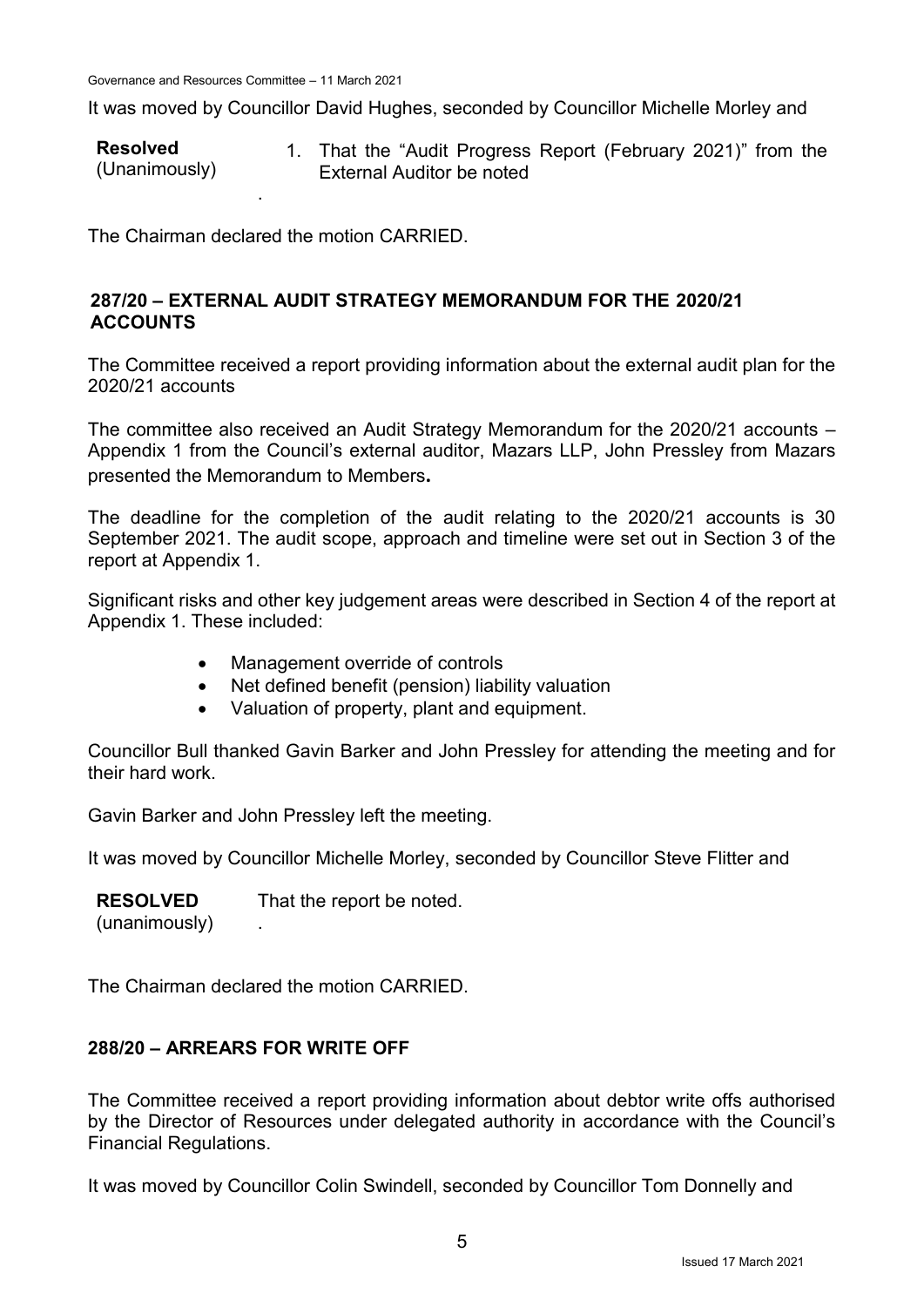**RESOLVED** (unanimously) That the report be noted.

The Chairman declared the motion CARRIED.

### **288/20 – RISK MANAGEMENT – CHIEF EXECUTIVE'S ANNUAL REPORT & UPDATED RISK MANAGEMENT POLICY AND STRATEGY**

The Committee considered a report describing the Council's risk management processes and working practices, which ensure that risk management arrangements continue to be effective, timely and fit for purpose, providing the Council with the correct levels of insight and support in relation to its risk exposure and seeking approval of the District Council's risk management arrangements and the Risk Management Strategy and Policy 2021-2023

The Chief Executive informed the Committee that the Strategic Risks were considered by relevant officers and documented within the Strategic Risk Register. Those risks identified and reported to the Corporate Leadership team in February 2021 were outlined in the report.

The strategic risk for "Resource Capacity and Capability" has been increased from "medium" to "high". This reflects the additional workload and pressures resulting from the coronavirus pandemic, which has affected short term capacity to deal with key projects, explore new ventures and deliver all corporate plan priorities.

The strategic risk for "Cyber-Crime" has been increased from "medium" to "high". This reflects a general increase in cyber-crime, with evidence of local authorities being targeted. While the Authority does have controls and mitigating actions in place, the likelihood of a cyber-attack has increased, taking the overall risk score from "medium" to "high".

A new risk "Climate Change" has been added to the strategic risk register in 2020/21. The Council has recognised climate change as an existential risk and pledged to reduce the emissions from its own operations to net zero by 2030. Therefore it is appropriate for the Council to recognise the risks posed by climate change itself and the risks of failing to meet the target in relation to its own emissions.

The risk "EU Exit" has been deleted from the strategic risk register in 2020/21, as it is no longer relevant due to the UK concluding its formal exit from the EU.

Members asked if they could have regular updates on the Strategic and Operational Risks instead of just the annual report the Chief Executive informed Members a Quarterly review could be given.

It was moved by Councillor David Hughes seconded by Councillor Colin Swindell and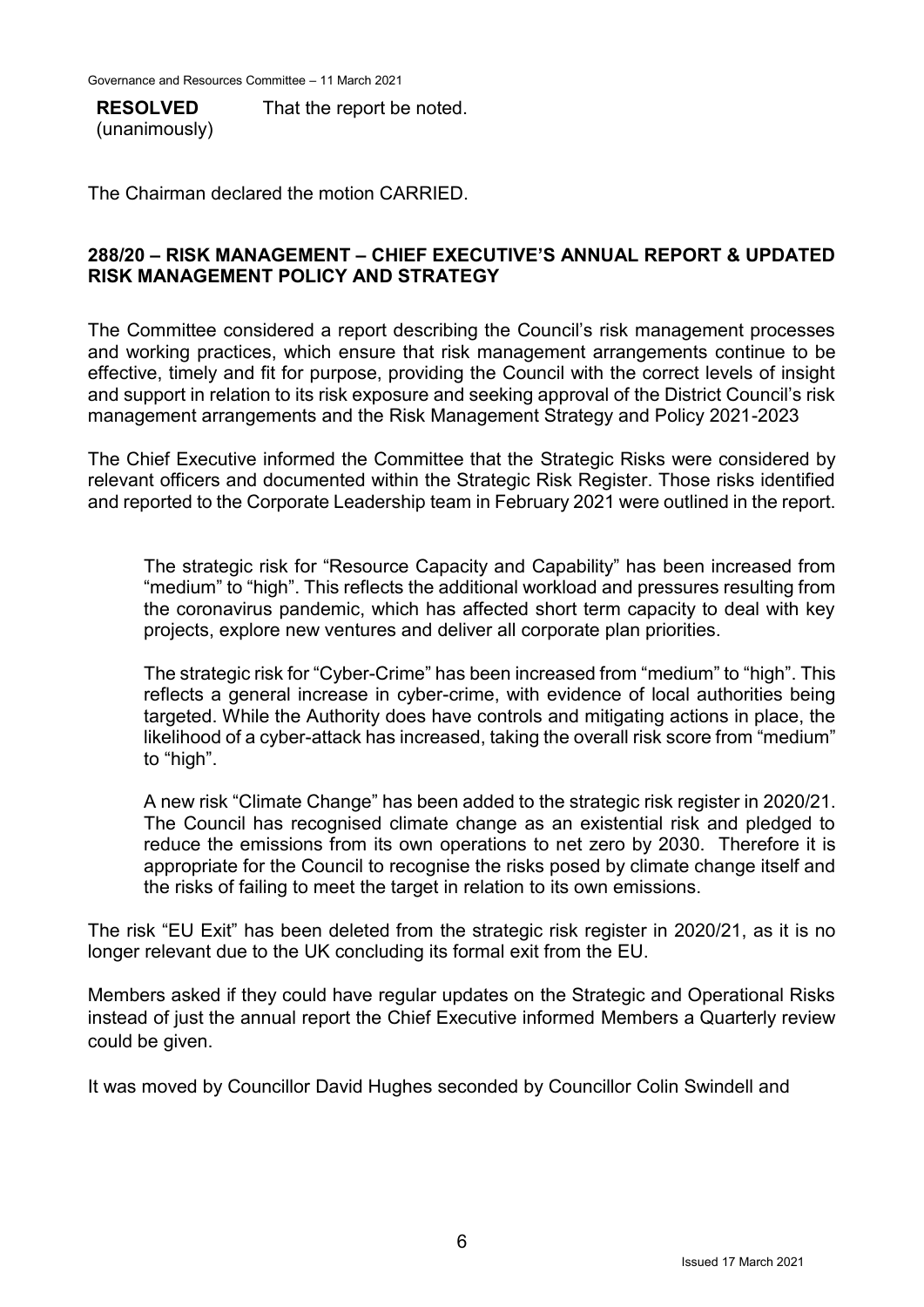| <b>RESOLVED</b><br>(unanimously) | That the report and risk management arrangements be<br>approved.         |
|----------------------------------|--------------------------------------------------------------------------|
|                                  | That the Risk Management Strategy and Policy 2021 -<br>2023 be approved. |

The Chairman declared the motion CARRIED.

Councillor Chapman had declared an Interest in Item 12 and left the meeting prior to discussion.

## **289/20 – COVID-19 ORGANISATIONAL AND EMPLOYEE IMPACTS**

The Committee considered a report summarising the organisational impacts arising from the Covid-19 pandemic and seeking approval for delegated authority to make payments to those employees who had been directly involved in the delivery of the corporate Covid-19 response due to significant additional hours worked or because they have been unable to take all of their contractual annual leave entitlement in 2020/21.

Councillor Swindell congratulated and thanked Officers for all the extra work they had been doing and was pleased to see the report

The committee asked the following questions and the Chief Executive responded:

- 1. Have staff been keeping a record of the time worked?
	- *Staff do keep records of time worked but stopped due to there being so much work*
- 2. Outside Covid staff put in time for other emergencies is this paid? - *Overtime is allowed for emergency work*
- 3. Is there a grievance procedure
	- *There is a process through HR and the Chief Executive*
- 4. The Extra hours payment is level 8 and above what about those staff below level 8? - *Below Level 7 staff qualify for overtime payments.*
- 5. Is staff welfare and Mental Health being looked after?
	- *We do need to be mindful, the Council does have a Mental Health Councillor, Mental Health Champions who provide information and organise events regarding well-being and mental health and Mental Health First Aiders who give help and guidance. We do encourage employees to take leave but staff have volunteered not to time off due to work load during the last year.*
- 6. What is additional income monitoring?
	- *Eg Detailed returns to Government*

It was moved by Councillor Colin Swindell seconded by Councillor Garry Purdy and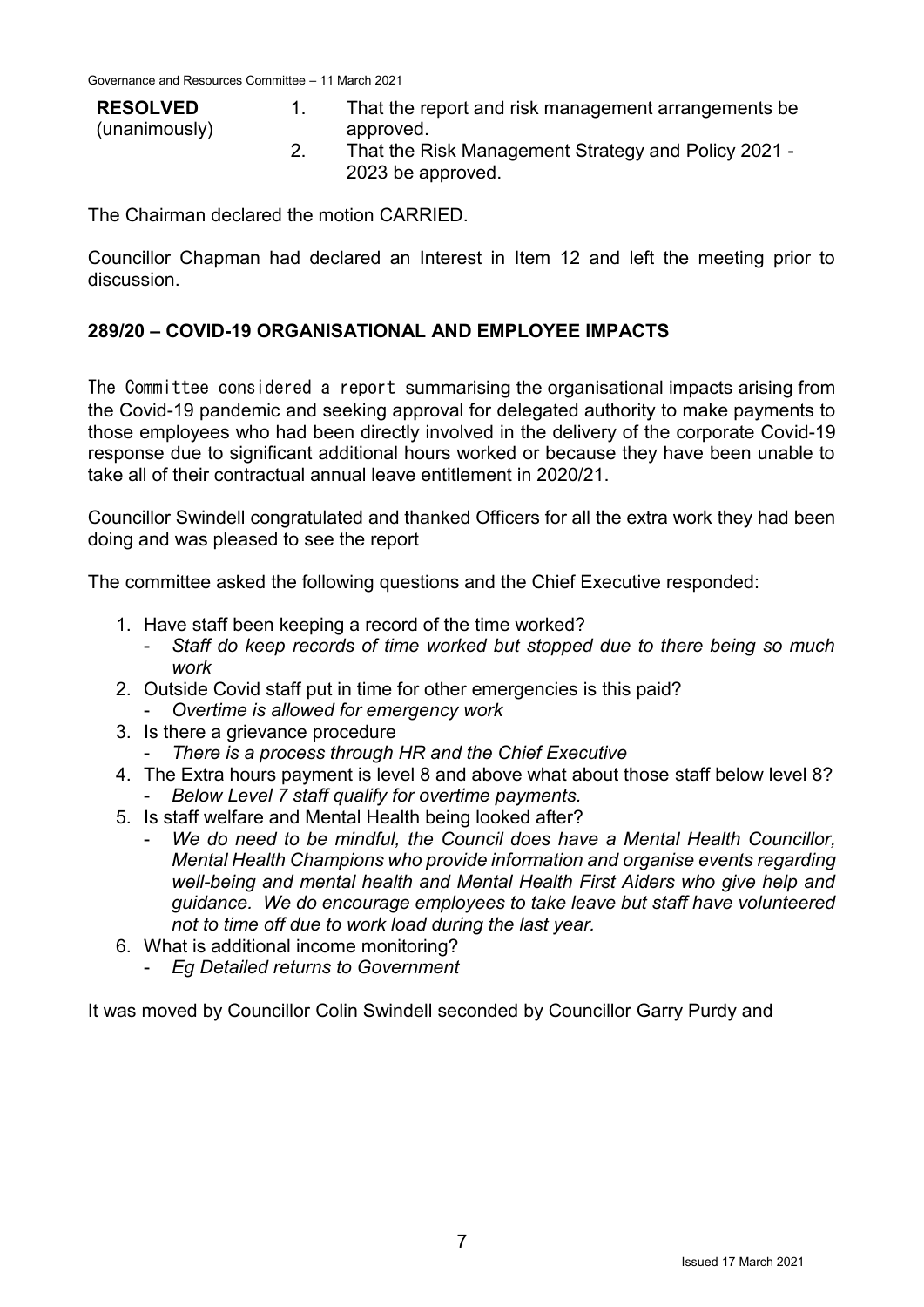- **RESOLVED** 1. That the Committee acknowledges the significant organisational impacts arising from the corporate response to the Covid-19 pandemic.
	- 2. That authority be delegated to the Chief Executive to make extra hours payments to employees at Grade 8 and above, who have been directly involved in essential work to deliver the corporate response to Covid-19.
	- 3. That authority be delegated to the Chief Executive to make exceptional payments, in full and final settlement by agreement, to employees who have been directly involved in essential work to deliver the corporate response to Covid-19 in lieu of their outstanding (full or part) 2020/21 contractual entitlement to annual leave

### **Voting**

| In favour | 4            |
|-----------|--------------|
| Against   | $\mathbf{I}$ |
| Abstain   |              |

The Chairman declared the motion CARRIED.

### .

## **290/20 – FINANCIAL MANAGEMENT CODE**

The Committee received a report providing an overview of the Financial Management Code and the progress towards complying with its standards.

The FM Code establishes an approach based on six principles of good financial management:

### 1) **Organisational Leadership**

Demonstrating a clear strategic direction based on a vision in which financial management is embedded into organisational culture.

#### 2) **Accountability**

Based on medium term financial planning, driving the annual budget process, supported by effective risk management, quality supporting data and whole life costs.

#### 3) **Transparency**

At the core of financial management, using consistent, meaningful and understandable data, reported frequently, with evidence of periodic officer action and elected member decision making.

### 4) **Professional Standards**

Promoted by the leadership team, with adherence evidenced.

#### 5) **Assurance**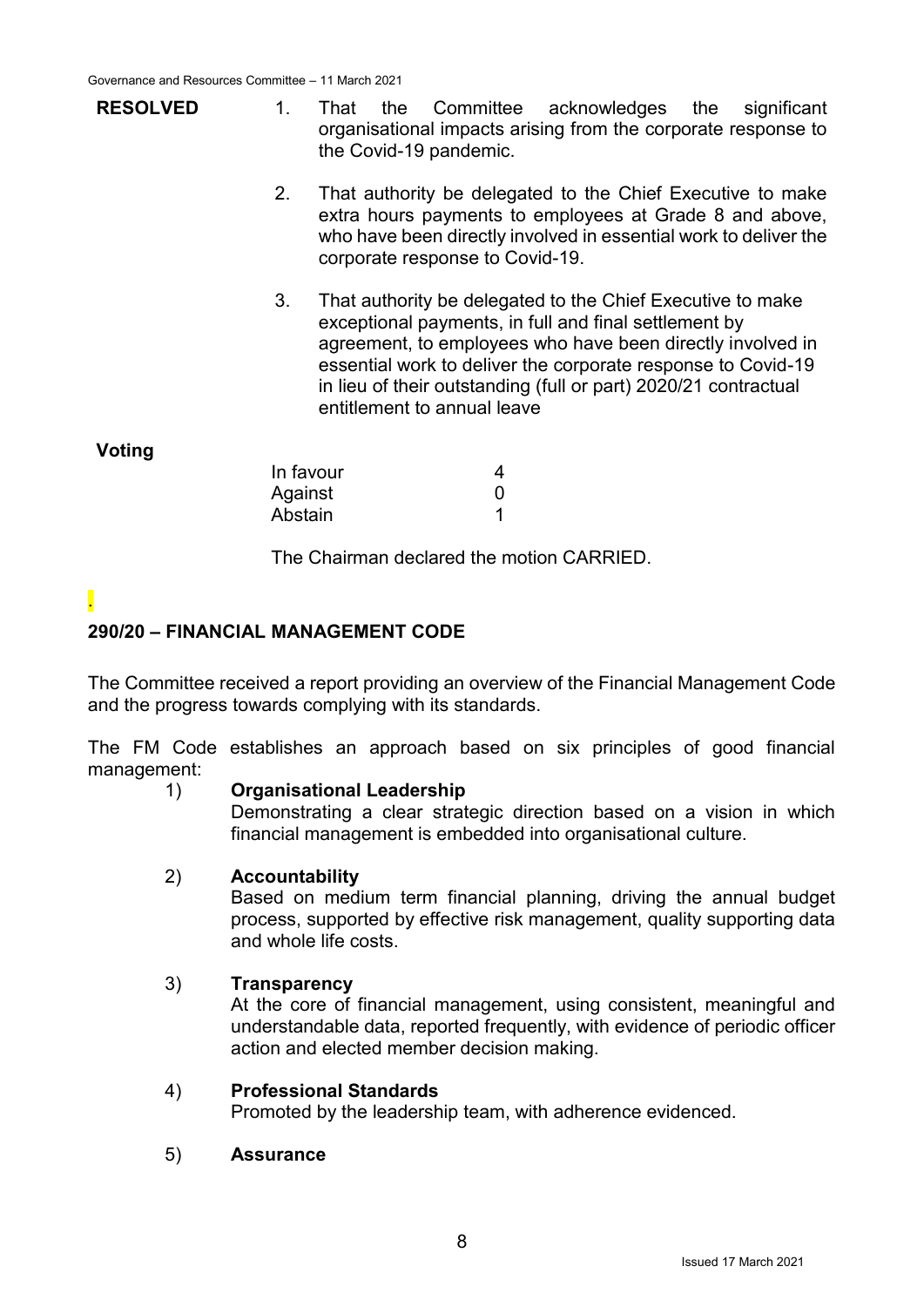Recognised as an effective tool, mainstreamed into financial management, including political scrutiny and the results of both external audit, internal audit and inspection.

### 6) **Long-Term Sustainability**

At the heart of all local services' financial management processes, evidenced by the prudent use of public resources.

An annual report detailing issues of compliance with the FM Code will be brought to this committee alongside the Statement of Accounts in late autumn (each year, commencing in 2022, following the first full financial year of the FM Code's application

It was moved by Councillor Colin Swindell, seconded by Councillor Steve Flitter and

**RESOLVED** (unanimously) That the report be noted.

The Chairman declared the motion CARRIED.

### **291/20 – ASSET MANAGEMENT PLAN –LAND HOLDINGS REVIEW PHASE 1**

The Committee considered a report representing the first phase of an ongoing review of the Council's land and property assets in accordance with the Asset Management Plan. Phase 1 of the Land Holdings Review covers 6 sites across the District in which queries or expressions of interest had been received or land to be declared surplus to requirement or allocated for a particular purpose

Councillor Hughes proposed that Site No 3 be taken out of the decision whilst it was being assessed for other use which was agreed by Members but any recommendations would have to go back to Council to investigate and look at in the future.

It was moved by Councillor David Hughes seconded by Councillor Flitter and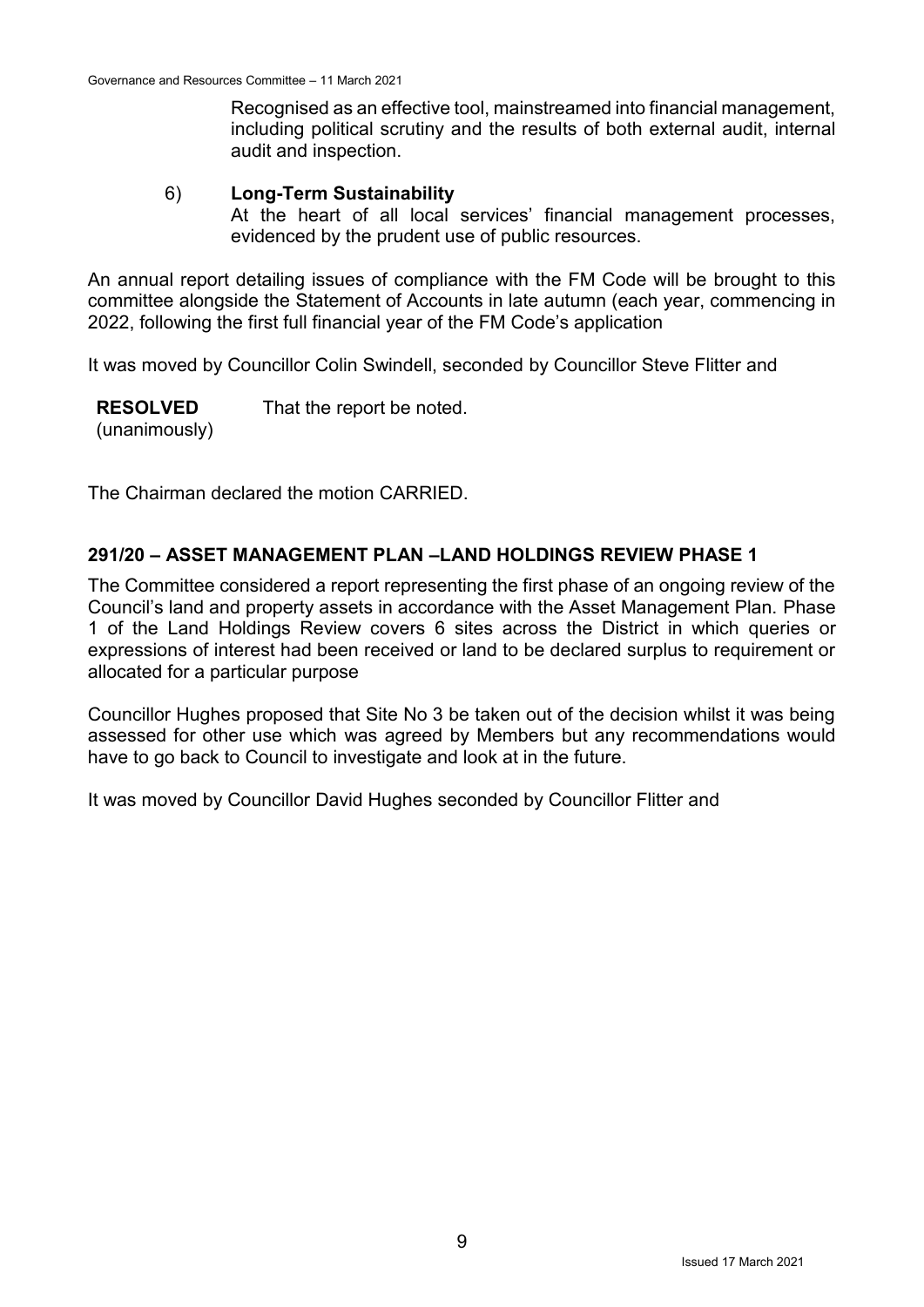| <b>RESOLVED</b> | $1_{\cdot}$    | That the lease of Site 1 to the Environment Agency be renewed<br>on the terms outlined in Appendix 1 of this report.                                  |                                                                 |  |  |
|-----------------|----------------|-------------------------------------------------------------------------------------------------------------------------------------------------------|-----------------------------------------------------------------|--|--|
|                 | 2.             | That Site nos. 2 be declared surplus to requirements and<br>offered for sale by public auction on the terms outlined in<br>Appendix 1 of this report. |                                                                 |  |  |
|                 | 3.             |                                                                                                                                                       | That site numbers 4, 5 and 6 be allocated for Housing purposes. |  |  |
|                 | 4.<br>premium. | That the District Council's legal and surveyors' costs in respect<br>of sites 1 and 2 will be met either directly or by way of a buyers'              |                                                                 |  |  |
| Voting          | Abstain        | In favour<br>Against                                                                                                                                  | 10<br>1<br>4                                                    |  |  |

The Chairman declared the motion CARRIED.

### **292/20 – EXCLUSION OF THE PUBLIC AND PRESS**

It was moved by Councillor Colin Swindell, seconded by Councillor Tom Donnelly and

**RESOLVED** (Unanimously) That in accordance with Section 100(a) of the Local Government Act 1972 the public and press be excluded because it is likely that the nature of the business to be transacted would result in exempt information being disclosed.

At this point the Committee excluded the public and press because in considering this item it contains information relating to any particular person including the Council and the business affairs of the Council.

### **293/20 – MOTION TO CONTINUE**

It was moved by Councillor Garry Purdy, seconded by Councillor Tom Donnelly and

**RESOLVED** ( Unanimously ) That, in accordance with Rule of Procedure 13, the meeting continue beyond 2 hours 30 minutes to enable the business on the agenda to be concluded. The Chairman declared the motion CARRIED.

### **294/20 – EXEMPT REPORT - LAND AT BAKEWELL ROAD, MATLOCK: PROPOSED CONVERSION OF MATLOCK MARKET HALL – VACANT POSSESSION ARRANGEMENTS**

The Committee considered a report seeking approval that a commercial settlement, on the terms outlined in paragraph 2.4 of the report, be agreed such, that an existing operator can vacate the Market Hall by agreement on or before 30th April